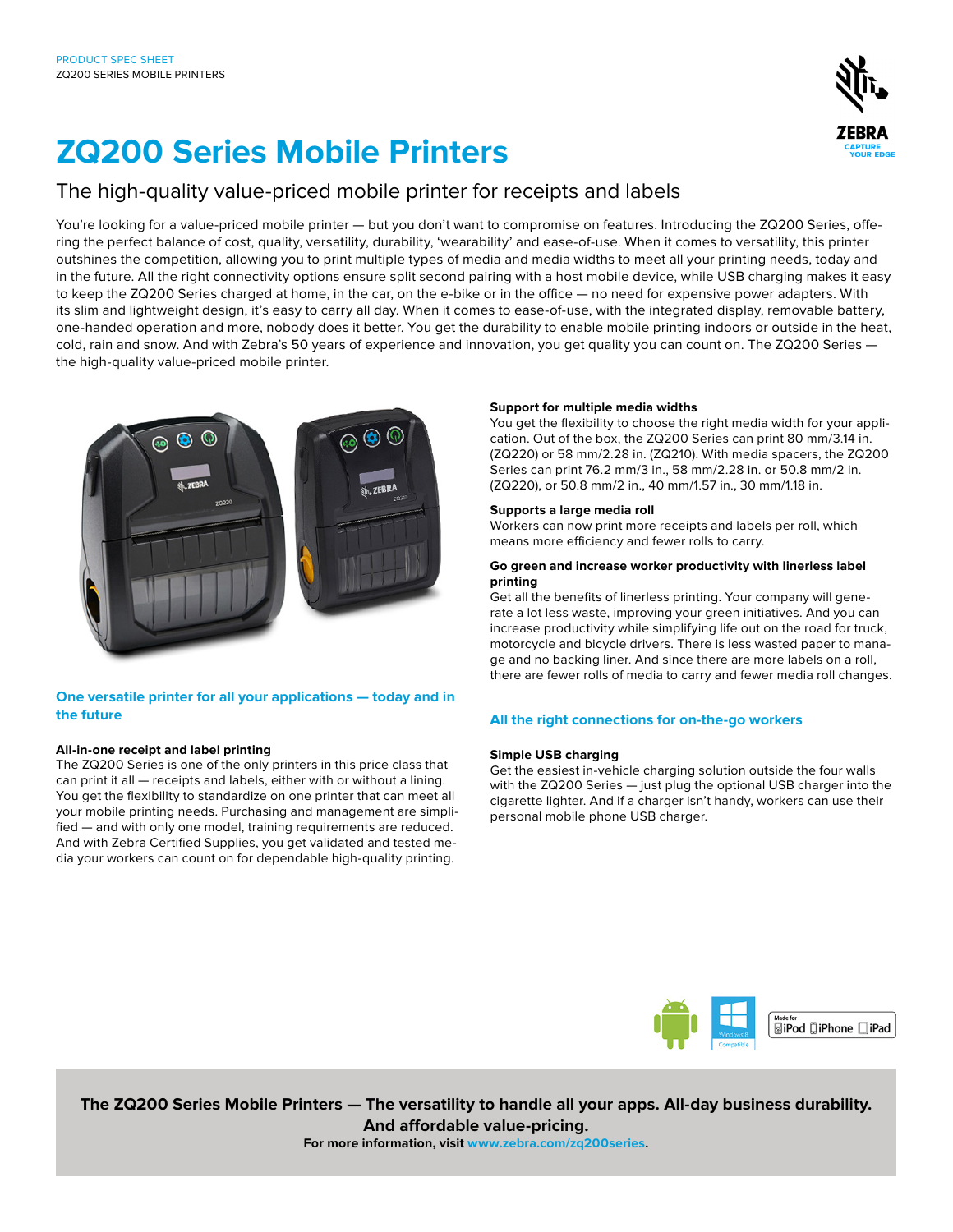### **Faster, easier and more reliable printing**

Support for Bluetooth 4.1 Classic and Low Energy (BLE) enables the fastest communication between the host mobile device and the ZQ200 Series, delivering dependably fast printing. And improved power efficiency extends the battery cycle of the host mobile device.

### **Simple tap to pair with NFC**

With integrated NFC, pairing the ZQ200 Series to the Android mobile device of your choice couldn't be easier. Whether your workers are using an NFC-enabled Zebra or non-Zebra Android mobile device, or their own NFC-enabled mobile devices, just one tap will establish the connection to the ZQ200 Series. No more time spent troubleshooting pairing problems, improving mobile worker and IT support staff productivity.

# **Built for business — durable and easy to use**

# **Built-in intuitive OLED display for easy printer management**

Today's workers expect the ultimate in simplicity when it comes to mobile devices. And with the black and white OLED display, they'll get it. At a glance, users can see settings, including media status, Bluetooth connectivity status and print darkness, and take whatever action is needed to maximize uptime and print quality.

#### **Constant power with a user replaceable battery**

Your workers can count on power every minute of every shift. If the battery runs low, workers can just pop in a fully charged spare battery — no need to take the printer out of service to charge.

#### **One-handed operation keeps workers on task**

The ZQ200 Series is thoughtfully designed for one-handed operation. Regardless of whether workers are printing a receipt or label, checking printer settings or changing media, one hand is always free to handle packages, open gates or greet customers, improving productivity and the customer experience.

#### **Sized just right for all day comfort**

When it comes to 'wearability', the ZQ200 Series is specially designed for comfort. It's lightweight — the printer and battery weigh less than a pound (ZQ210=235 g/ZQ220=420 g). And the low profile makes it easy to move through the tightest of spaces without bumping into walls, fixtures, other workers or customers.

### **All-day every-day business durability**

The ZQ200 Series is designed to handle the inevitable drops, exposure to the elements and more. You can expect reliable operation, even if the printer is dropped on concrete or used in dusty areas. Add the optional soft case accessory and the ZQ200 Series can handle rain, snow and spills. You can use the ZQ200 Series indoors and outdoors — it's designed to operate at below freezing temperatures and in extreme heat. The result? You get the printer uptime you need to improve workforce productivity and reduce total cost of ownership.

# **Get the most out of your printer with Zebra supplies and services**

# **Zebra OneCare® SV1 — the right level of service at the right price**

Without a service plan, a single repair can cost more than the printer, but comprehensive service plans are too costly and offer more coverage than your value-tier printers need. Zebra OneCare SV provides the right level of service at the right price. You get two years of protection against failure, coverage for normal wear and tear to keep your printer in like-new condition, unmatched direct-from-Zebra live and online technical support, priority turnaround times, free return shipping and more — all for a fraction of the cost of a single repair.

# **Get superior print quality with Zebra Certified Supplies**

We design, produce and rigorously pre-test our own line of thermal printing supplies to maximize the lifespan of your printhead and the print quality of your receipts and labels.

#### **Ready-to-use solutions from proven channel partners**

Don't have the time or resources to build your own applications? Over 10,000 established channel partners are waiting to help, allowing you to get your complete solution up and running quickly, easily and costeffectively — with minimal risk.

# **For a business partner you can trust, think Zebra**

With 50 years of experience and innovation, plus 200+ patents, Zebra delivers products with a difference — technology that meets your unique business needs with devices that are built to last. With our unmatched breadth of products, only Zebra can offer the simplicity of one-stop shopping, with products that work better together. And with offices in 81 countries, no matter where you are located, you can count on the sales, service and support your business requires.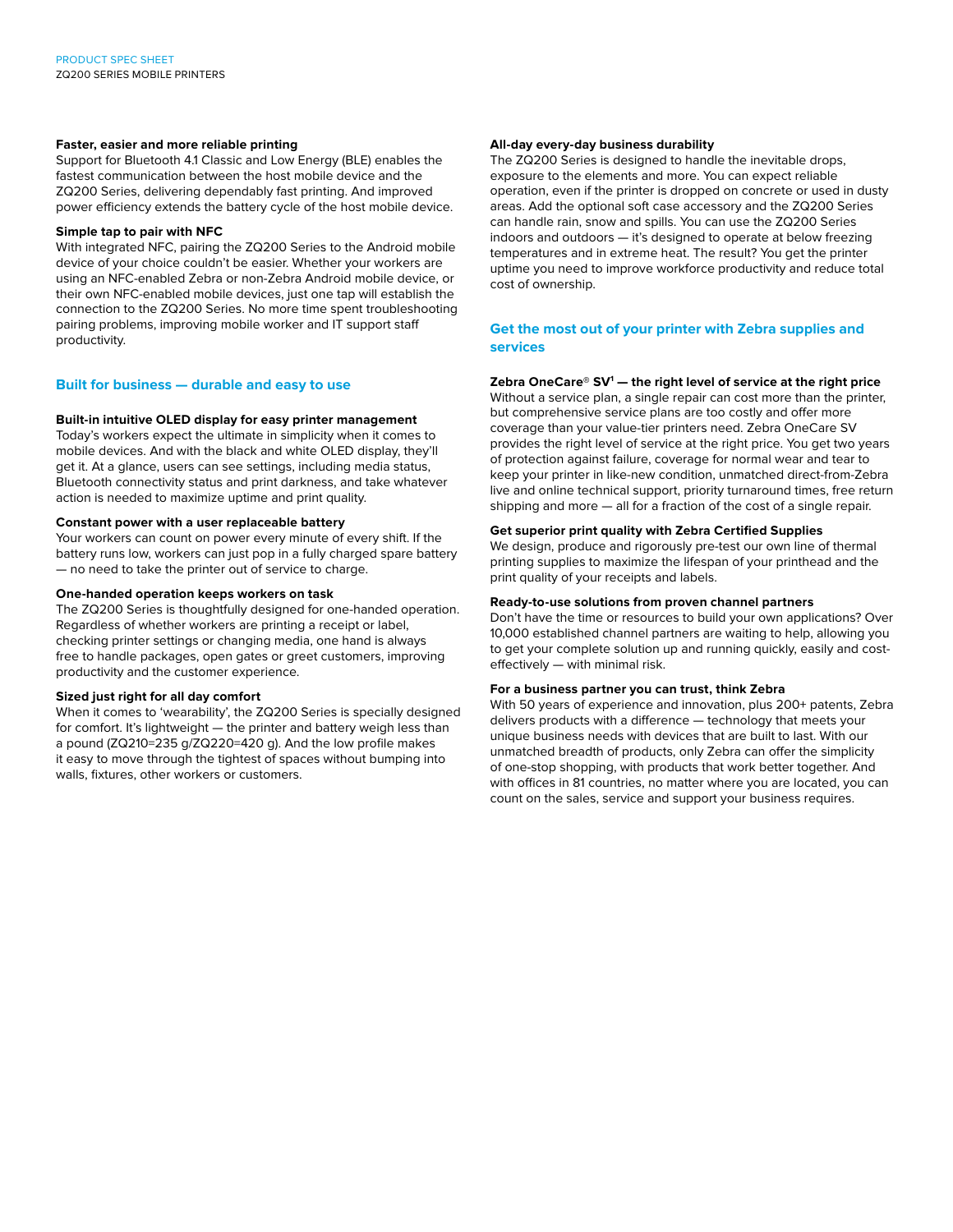# **ZQ200 Series Specifications**

| <b>Physical Characteristics</b>       |                                                                                                            |  |  |
|---------------------------------------|------------------------------------------------------------------------------------------------------------|--|--|
| ZQ220: Dimensions                     | 129.5 mm L X 114.5 mm W x 56.7 mm H<br>5.0 in. 1 x 4.5 in. W x 2.2 in. H                                   |  |  |
| <b>ZQ210: Dimensions</b>              | $118 \times 85.5 \times 44.5$ mm<br>4.65 x 3.35 x 1.75 in.                                                 |  |  |
| ZQ220: Weight (with<br>battery)       | 420 g/0.92 lbs                                                                                             |  |  |
| ZQ210: Weight (with<br>battery)       | 265 g/0.58 lbs                                                                                             |  |  |
|                                       | <b>Printer Specifications</b>                                                                              |  |  |
| Programming Lan-<br>guages            | CPCL and ESC-POS languge                                                                                   |  |  |
| Resolution                            | 203 dpi/8 dots per mm                                                                                      |  |  |
| Memory                                | 16MB SDRAM, 16MB Flash                                                                                     |  |  |
| ZQ220: Max Print<br>Width             | 72 mm/2.83 in.                                                                                             |  |  |
| ZQ210: Max Print<br>Width             | 8 mm/1.89 in.                                                                                              |  |  |
| ZQ220: Max Print<br>Speed             | 2.5 ips (60 mm/s)                                                                                          |  |  |
| ZQ210: Max Print<br>Speed             | Receipt and Label: 2.5 ips (60 mm/s)<br>Linerless: 2 ips (50 mm/s)                                         |  |  |
| <b>Sensors</b>                        | Black Mark, Gap, Media Out sensing                                                                         |  |  |
| ZQ220: Battery Capac-<br>ity and Type | 2550 mAh (7.4V), rechargeable Li-ion battery                                                               |  |  |
| ZQ210: Battery Capaci-<br>ty and Type | 1500 mAh (7.4V), built-in rechargeable Li-ion battery                                                      |  |  |
| <b>Media Characteristics</b>          |                                                                                                            |  |  |
| Media Type                            | Direct Thermal media, continuous receipt, black mark<br>receipt, and gap label, option for linerless label |  |  |
| ZQ220: Media Width                    | 80 mm/3.15 in.<br>76.2 mm/3.00 in.<br>58 mm/2.28 in.<br>50.8 mm/2.00 in.                                   |  |  |
| ZQ210: Media Width                    | 58 mm/2.28 in.<br>50.8 mm/2.00 in.<br>40 mm/1.57 in.<br>30 mm/1.18 in.                                     |  |  |
| ZQ220: Media Roll<br>Diameter         | <b>Inner:</b> 12.7 mm/0.5 in.<br><b>Outer:</b> 50 mm/2.0 in.                                               |  |  |
| ZQ210: Media Roll<br><b>Diameter</b>  | <b>Inner:</b> 12.7 mm/0.5 in.<br><b>Outer:</b> 40 mm / 1.57 in.                                            |  |  |
| <b>Media Thickness</b>                | 0.058 mm to 0.1575 mm                                                                                      |  |  |
| <b>Environment and Resistance</b>     |                                                                                                            |  |  |
| <b>Operating Temp.</b>                | -10°C to 50°C/14°F to 122°F                                                                                |  |  |
| <b>Storage Temp.</b>                  | -20°C to 60°C/-4°F to 144°F                                                                                |  |  |
| <b>Charging Temperature</b>           | -0°C to 40°C/32°F to 104°F                                                                                 |  |  |
| <b>Charging Time</b>                  | 3.5 Hours (23 °C +/- 5°C)                                                                                  |  |  |
| Printing Length per<br>Charge         | Minimum of 500 labels x 8.5 in. length, 13% density                                                        |  |  |
| <b>Printhead Reliability</b>          | 50KM abrasion resistance (scratch failure mode by<br>foreign particle is excluded)                         |  |  |
| <b>Drop Specification</b>             | 1.5 m/5 ft. to concrete                                                                                    |  |  |
| <b>IP Rating</b>                      | IP43 (IP54 with case)                                                                                      |  |  |
| <b>Agency Approvals</b>               |                                                                                                            |  |  |
| <b>Emissions</b>                      | EN55032, ETSI EN 301489 -1 / -17                                                                           |  |  |
| <b>Susceptibility</b>                 | EN55035, ETSI EN 301 489 -1 / -17                                                                          |  |  |
|                                       |                                                                                                            |  |  |

| Safety                                    | EN60950, EN62368                                                                                                                                                                                                                                                                                                                                                                           |
|-------------------------------------------|--------------------------------------------------------------------------------------------------------------------------------------------------------------------------------------------------------------------------------------------------------------------------------------------------------------------------------------------------------------------------------------------|
| <b>Communication and Interface</b>        |                                                                                                                                                                                                                                                                                                                                                                                            |
| <b>Bluetooth</b>                          | Bluetooth 2.1+EDR/4.1 Low Energy dual mode                                                                                                                                                                                                                                                                                                                                                 |
| <b>USB Port</b>                           | USB 2.0 type-C connector                                                                                                                                                                                                                                                                                                                                                                   |
| <b>NFC Tag</b>                            | Passive NFC tag                                                                                                                                                                                                                                                                                                                                                                            |
| <b>Charging Method</b>                    | USB Charging                                                                                                                                                                                                                                                                                                                                                                               |
| <b>Low Power Mode</b>                     | Support power saving                                                                                                                                                                                                                                                                                                                                                                       |
| MFi (iOS support via<br><b>Bluetooth)</b> | MFI-Certified                                                                                                                                                                                                                                                                                                                                                                              |
| <b>User Interface</b>                     | OLED screen, control buttons                                                                                                                                                                                                                                                                                                                                                               |
| Fonts                                     |                                                                                                                                                                                                                                                                                                                                                                                            |
| <b>Built-in fonts (bitmap)</b>            | CPCL fonts: English/Latin9, Cyrillic, ESC-POS Font:<br>Font A: 12X24<br>Font B: 9x17<br>Font C: 9x24<br>(CPCL fonts: ROA SKU) traditional Chinese M Kai<br>24x24, New Sans MT 16x16, Vietnamese 16x16                                                                                                                                                                                      |
| Barcode Symbology                         |                                                                                                                                                                                                                                                                                                                                                                                            |
| <b>Linear Barcodes</b>                    | Code 39, Code 93, UCC/EAN128 (GS1-128), Code 128,<br>Codabar, Interleaved 2-of-5, UPC-A and UPC-E 2, 5<br>digit add-on and composite, EAN-8, EAN-13, 2, 5 digit<br>add-on and composite                                                                                                                                                                                                    |
| <b>2D Barcodes</b>                        | PDF417, MicroPDF417, MaxiCode, QR Code, GS1/<br>DataBar™ (RSS) family, Aztec, MSI/Plessey                                                                                                                                                                                                                                                                                                  |
| <b>Software and Tools</b>                 |                                                                                                                                                                                                                                                                                                                                                                                            |
| <b>SDK</b>                                | ZebraLink, legacy Multiplatform SDK support for<br>PC Windows v7, v8, v10, Android, iOS, Windows CE,<br>Windows Mobile 6.5                                                                                                                                                                                                                                                                 |
| <b>Tools</b>                              | Zebra Printer Setup Utility (Windows, iOS and An-<br>droid), OPOS Driver, Zebra NetBridge, Zebra Designer<br>(Printer Windows Driver, Font and Graphic Download-<br>er, Status Monitor, Label Design Application)<br>NOTE: The mobile version Setup Utility not support<br>ZQ220, the FW version V88.01.03 of ZQ210 needs to<br>be upgraded to later version to support iOS-based<br>apps. |
| <b>Optional Accessories</b>               |                                                                                                                                                                                                                                                                                                                                                                                            |
| ZQ220: Battery                            | Spare ZQ220 printer battery 2550 mAh.<br>Note: One battery ships with the printer                                                                                                                                                                                                                                                                                                          |
| ZQ210: Battery                            | Spare ZQ210 printer battery 1500 mAh.<br>Note: One battery ships with the printer                                                                                                                                                                                                                                                                                                          |
| <b>Soft Case</b>                          | Add an extra layer of protection for harsh environ-<br>ments with a soft case. When inserted into the case,<br>the printer is IP54-rated for resistance to windblown<br>water and dust. Includes a shoulder strap.                                                                                                                                                                         |
| <b>Shoulder Strap</b>                     | Hooks to the soft case or printer for easy over-the-<br>shoulder carrying (shoulder strap is included with the<br>Soft Case).                                                                                                                                                                                                                                                              |
| <b>Belt Clip</b>                          | Replacement belt clip (one belt clip ships with the<br>printer); package of 5                                                                                                                                                                                                                                                                                                              |
| USB Cable (Type C - A)                    | Spare USB Type A to Type C cable, package of 1 or<br>5. Use this cable with the AC-USB Adapter or the<br>Vehicle Lighter Adapter to charge your printer. Printer<br>includes one cable.                                                                                                                                                                                                    |
| <b>AC to USB Adapter</b>                  | Use AC to USB Adapter to charge your printer                                                                                                                                                                                                                                                                                                                                               |
| ZQ220: Media Spacer                       | Media spacer for accepting 3 in. (76.2 mm), 2.3 in.<br>(58 mm) and 2 in. (50.8 mm) wide paper, package (5<br>sets, 2 per set)                                                                                                                                                                                                                                                              |
| ZQ210: Media Spacer                       | Media spacer for accepting 2 in. (50.8 mm), 1.57 in.<br>(40 mm) and 1.18 in. (30 mm) wide paper, package (5<br>sets, 2 per set)                                                                                                                                                                                                                                                            |

# **Ideal for These Applications**

- **Retail/Hospitality** • Mobile Point of Sale
- Line busting

#### **Transportation and Logistics**

- Field Service
- Direct Store Delivery (DSD)
- Proof of Pickup/ Delivery
- Bag Reconciliation
- Post and Parcel
- Passenger Ticketing

# **Manufacturing**

- Field Service
- Direct Store Delivery (DSD)

# **Government**

- Utility Meter Reading
- Parking Enforcement
- E-Citation